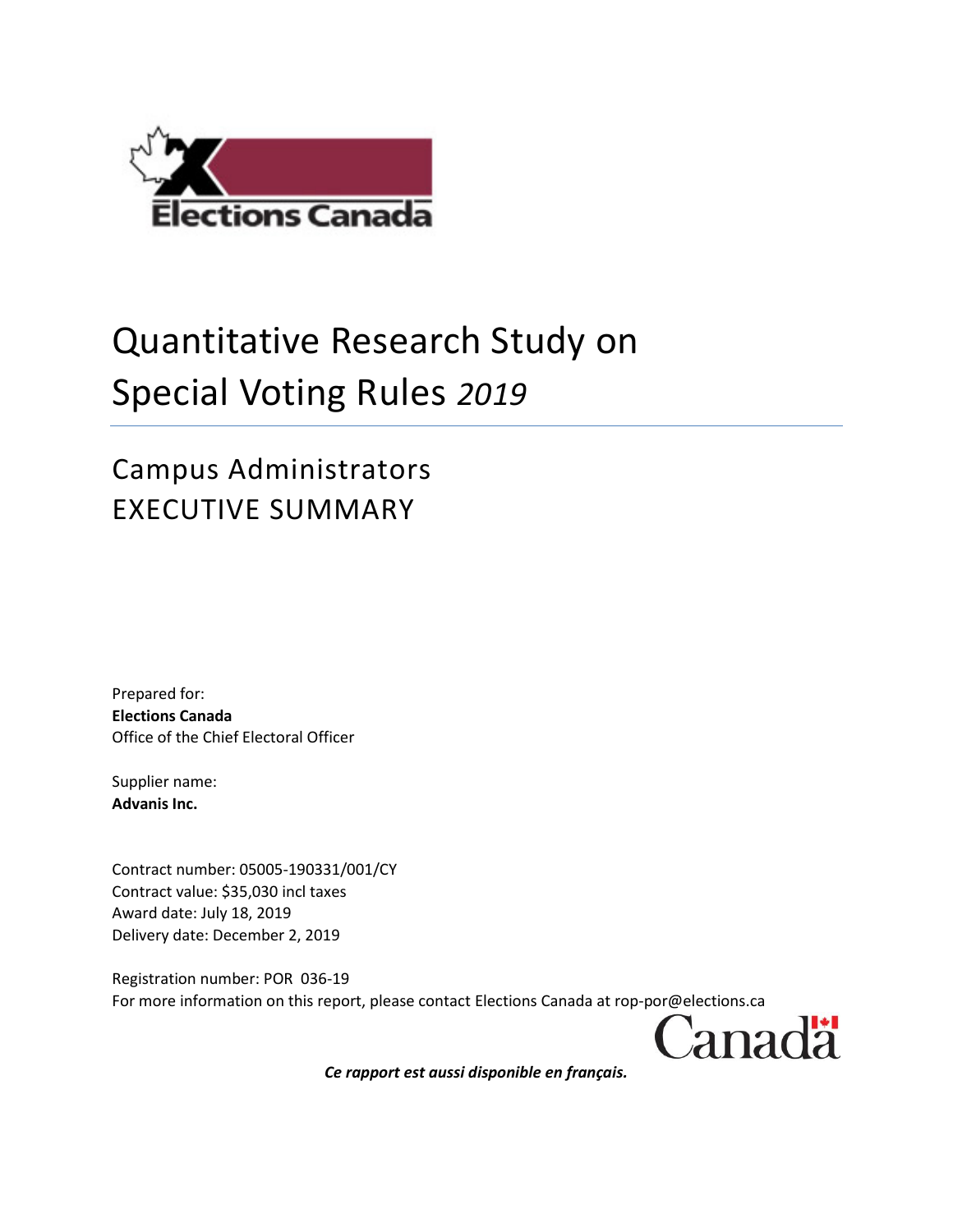## **Executive Summary**

As part of its post-mortems following general elections, Elections Canada seeks to obtain reliable survey data to evaluate electors' opinions, attitudes, and knowledge of the Agency's services along with various aspects of their experience with the electoral process. The Agency also asks campus administrators to share their experiences hosting voting places at post-secondary institutions. The Quantitative Research Study on Special Voting Rules 2019 project is made up of three separate surveys:

- the Survey of Campus Electors
- the Survey of Special Ballot Voters
- the Survey of Campus Administrators

This report describes the methodology of the Survey of Campus Administrators.

Elections Canada designed the Survey of Campus Administrators. Campus administrators are individuals who helped set up a voting place at post-secondary institutions across Canada that were participating in Elections Canada's *Vote on Campus* program. The survey included questions around the following themes:

- a) role(s) in setting up the voting place (including where)
- b) experiences setting up the voting place (level of difficulty)
- c) timing of communications and set-up
- d) satisfaction with Elections Canada staff and communications
- e) likelihood of being involved in voting place set-up in the future
- f) level of political interest

After survey design and programming were completed, Elections Canada created an email list of all campus administrators who provided their contact information. This list contained 106 email addresses for campus administrators at 99 post-secondary institutions. Elections Canada sent email invitations and reminders to everyone on the list. The survey was in field from October 30 to November 13, 2019. Of the 106 individuals who received the email invitation:

- 4 respondents recorded that they did not set up a voting place on campus
- 1 respondent started the survey but did not complete it
- 43 completed the survey
- 58 did not respond

This resulted in a response rate of 42%.

After closing the survey, Advanis was responsible for cleaning and preparing the survey data, which was provided to Elections Canada in SPSS format. No tabulated data were produced, given the number of respondents. Frequencies were provided for this study in Microsoft Excel. Weights were not applied to the data. Any results with an unweighted base of 30 respondents or fewer should not be reported on, due to statistical robustness. Results with more than 30 but fewer than 50 respondents should be